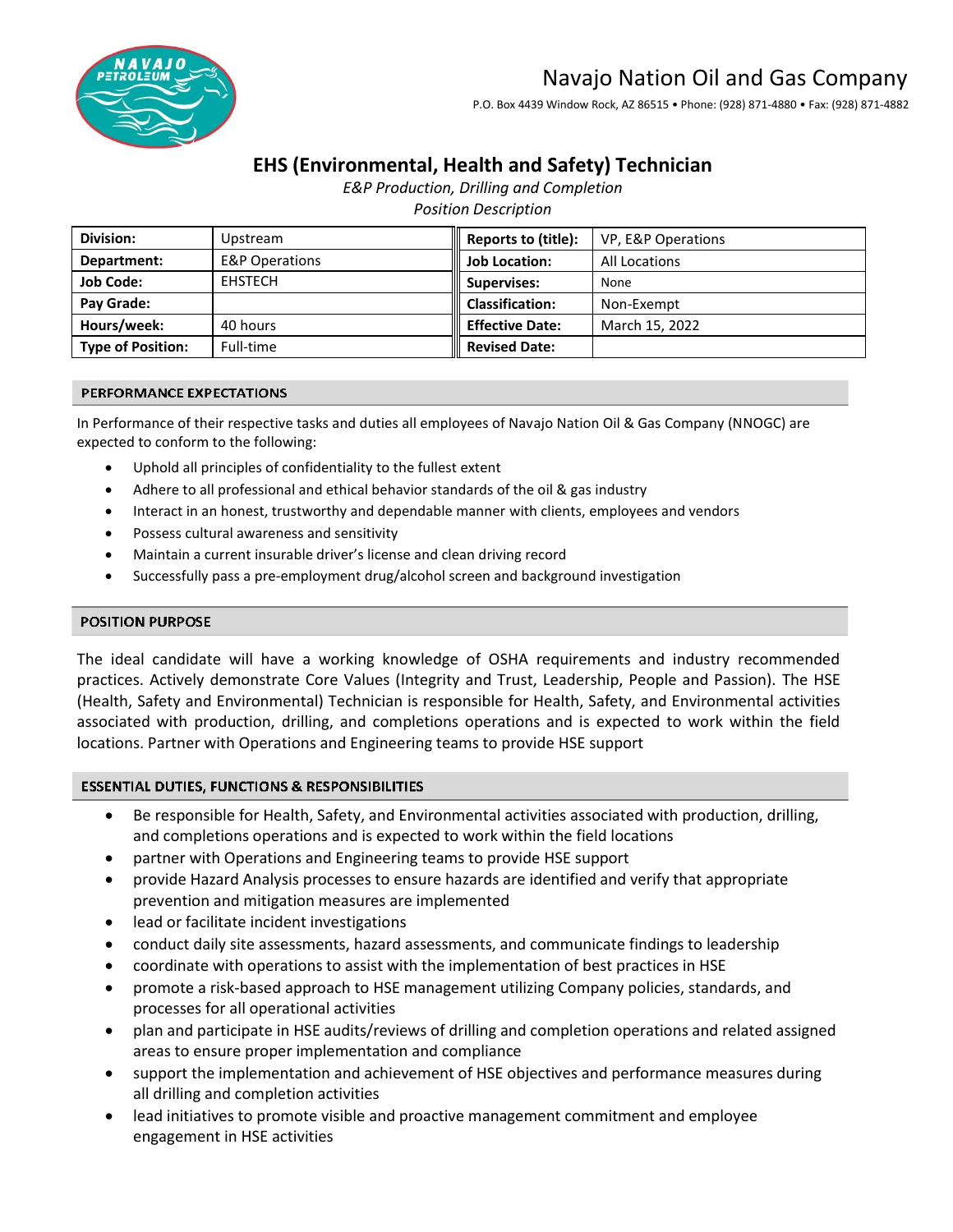- ensure compliance with tracking and reporting HSE performance data (e.g., incident report findings, audit actions, and related HSE metrics)
- audit job-planning activities, including Hot Work, Permit-to-work (PTW), Job Safety Assessment (JSA), and hazard recognition
- complete weekly HSE report attend daily drilling and completion operations meetings along with weekly production meetings
- ensure emergency response practices are evident in production, drilling, and completion operations
- Assist with plans, budgets and schedule facilities modifications, including cost estimates, bid sheets, layouts, and contracts for construction and acquisitions.
- As necessary, interacts with service personnel, clients, subcontractors, and regulatory agencies to research and interpret standards, codes and regulations.
- Assist in coordinating worker training in areas such as safety laws and regulations, hazardous condition monitoring, and use of safety equipment.
- Perform other duties as assigned.

# MINIMUM MANDATORY QUALIFICATIONS

# Experience:

- A minimum of 5 10 years of Environmental, Health and Safety experience desired, preferably in support of onshore oil and gas well production, drilling, and completions activity
- some experience within HSE contractor management

# Education:

- Bachelor's Degree in Science, Engineering, or other related field preferred plus five or more years of relevant experience is required.
- Minimum of an Associate or Vocational Degree required plus 10 years of relevant work experience.

# Mandatory Knowledge, Skills, Abilities, and Other Qualifications:

- Working knowledge of environmental, health and safety, programs.
- Ability to gather and transmission system operations, pipeline safety regulations, DOT regulations and current active OSHA certification.
- Knowledge with facility blueprints, equipment operation, machinery safety and repair, and electrical data.
- Proficiency with computer skills and various software applications, including MS 365.
- Excellent organizations, multi-tasking, and planning abilities.
- Excellent with oral and written communication skills
- Excellent interpersonal skills including good coaching, consultation, and negotiation skills.
- Ability to analyze situations and provide/recommend practical solutions.
- Ability to speak and understand the Navajo language is preferred.
- Ability to establish priorities, organize and handle a variety of projects simultaneously

# **POSITION PREFERENCES**

# Licenses and Certifications:

- OSHA Certified Safety and Health Official (CSHO) General and Construction Industry
- OSHA Specialist in Safety and Health (SSH) General and Construction Industry
- Certified H2S Safety Instructor
- OSHA 10 and 30 Hour Instructor Construction and General Industry
- American Heart Association First Aid & CPR Instructor for Health Care Providers
- Medic First Aid & CPR Instructor and Train-the-Trainer